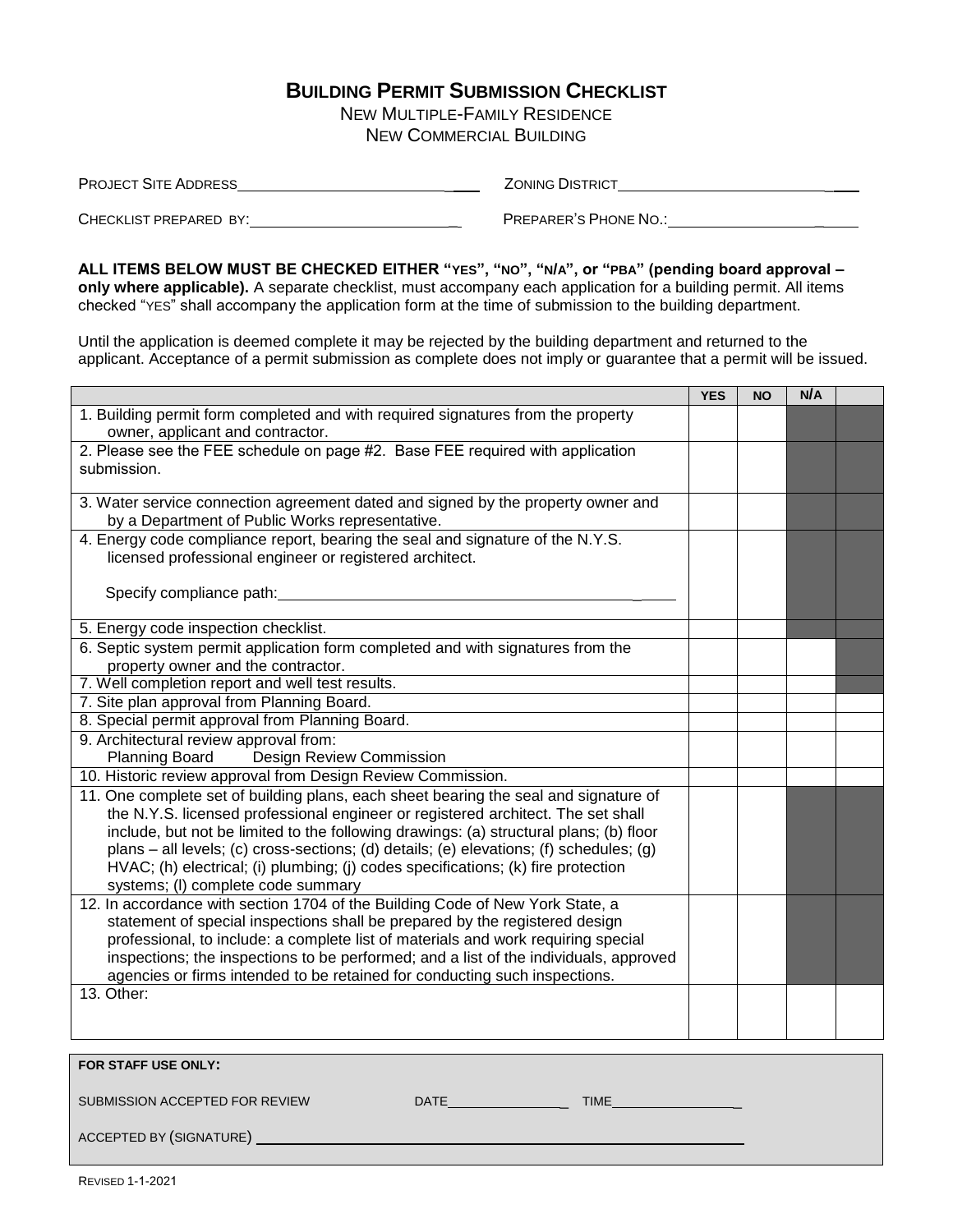

## **APPLICATION FOR BUILDING PERMIT**

#### **CITY OF SARATOGA SPRINGS BUILDING DEPARTMENT 474 Broadway - Suite 32 Saratoga Springs, NY 12866 Telephone (518)587-3550 Ext. 2510 [KATHLEEN.FARONE@SARATOGA-SPRINGS.ORG](mailto:KATHLEEN.FARONE@SARATOGA-SPRINGS.ORG)**

| For Office Use Only                                                                                                                                                                                                                               |                    | Job Site                                                         |
|---------------------------------------------------------------------------------------------------------------------------------------------------------------------------------------------------------------------------------------------------|--------------------|------------------------------------------------------------------|
|                                                                                                                                                                                                                                                   |                    |                                                                  |
| $APPLICATION # \n$                                                                                                                                                                                                                                | Zoning Information |                                                                  |
| ENTERED DATE                                                                                                                                                                                                                                      |                    | Lot Width Lot Area                                               |
| $PERMIT \#$                                                                                                                                                                                                                                       |                    | No. of Stories 2 <sup>nd</sup> Floor Area                        |
| ISSUED DATE                                                                                                                                                                                                                                       |                    |                                                                  |
| COMMERCIAL                                                                                                                                                                                                                                        |                    | Yard Dimensions for Principal Building                           |
| NEW THE STREET OF THE STREET OF THE STREET OF THE STREET OF THE STREET OF THE STREET OF THE STREET OF THE STREET OF THE STREET OF THE STREET OF THE STREET OF THE STREET OF THE STREET OF THE STREET OF THE STREET OF THE STRE<br>APPLICATION FEE |                    | Front Rear Left Right<br><b>Accessory Building - Distance To</b> |
| $PAID$ $NS$ $INS$ $INS$                                                                                                                                                                                                                           |                    | Principal Building Left lot line<br>Rear lot line Right lot line |
|                                                                                                                                                                                                                                                   |                    |                                                                  |

| <b>Property Owner:</b>                                                                                                                                                                                                               |                             |
|--------------------------------------------------------------------------------------------------------------------------------------------------------------------------------------------------------------------------------------|-----------------------------|
|                                                                                                                                                                                                                                      |                             |
| Name                                                                                                                                                                                                                                 |                             |
|                                                                                                                                                                                                                                      |                             |
|                                                                                                                                                                                                                                      |                             |
|                                                                                                                                                                                                                                      |                             |
|                                                                                                                                                                                                                                      |                             |
|                                                                                                                                                                                                                                      | Signature                   |
|                                                                                                                                                                                                                                      |                             |
| Contractor:                                                                                                                                                                                                                          | <b>Design Professional:</b> |
|                                                                                                                                                                                                                                      |                             |
|                                                                                                                                                                                                                                      |                             |
|                                                                                                                                                                                                                                      |                             |
|                                                                                                                                                                                                                                      |                             |
|                                                                                                                                                                                                                                      |                             |
|                                                                                                                                                                                                                                      |                             |
| Fax <b>Executive Contract Contract Contract Contract Contract Contract Contract Contract Contract Contract Contract Contract Contract Contract Contract Contract Contract Contract Contract Contract Contract Contract Contract </b> |                             |
|                                                                                                                                                                                                                                      |                             |
|                                                                                                                                                                                                                                      |                             |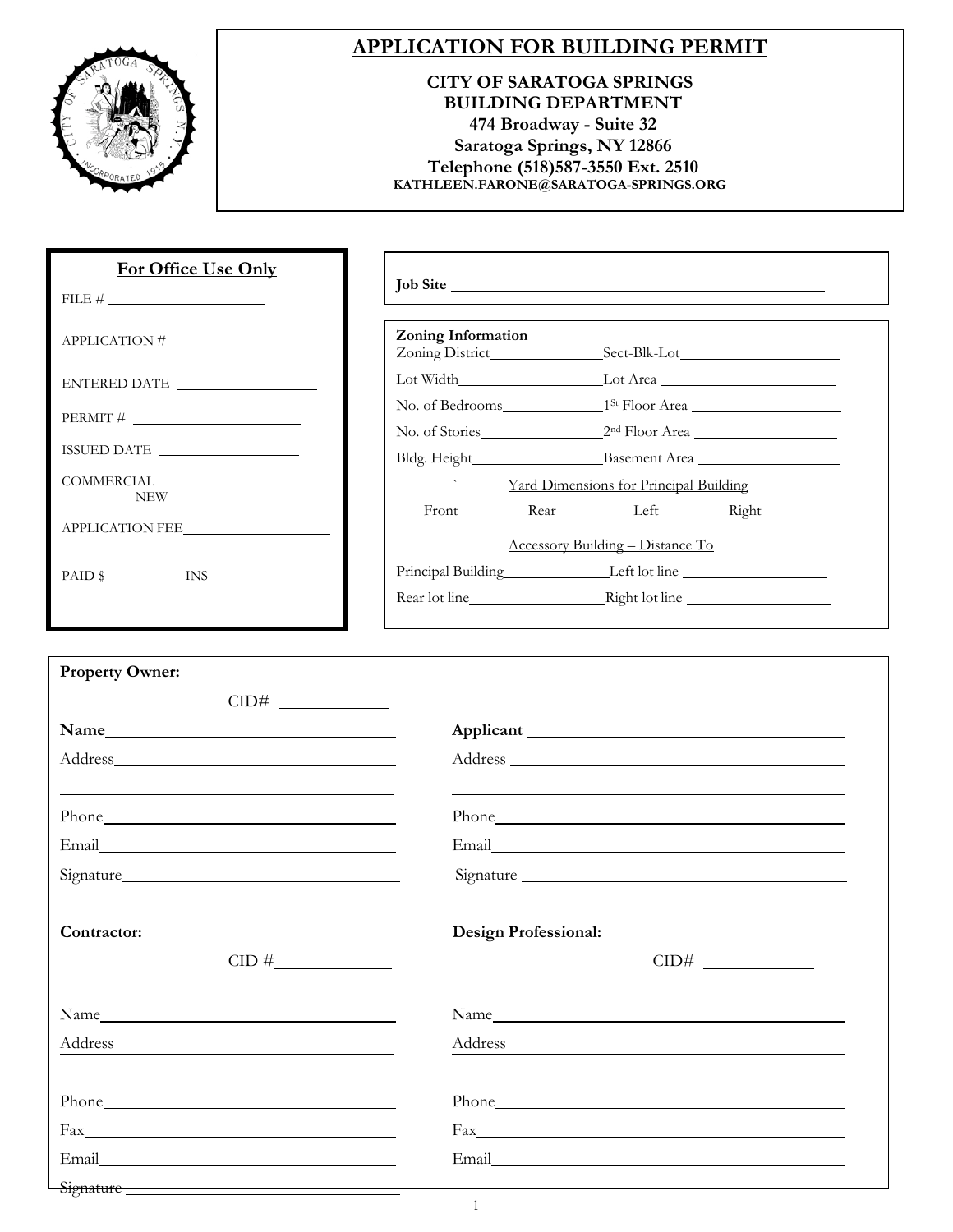| Is the job site in a floodplain?                                                 |                           |              |
|----------------------------------------------------------------------------------|---------------------------|--------------|
| Is this job site in a historic district?                                         |                           |              |
| If so, DRC approval date                                                         | <b>Construction Costs</b> |              |
| Is this job site in a architectural district?                                    | Basic Improvement         |              |
|                                                                                  | Electrical                | $\sim$       |
| Does application require approval ZBA approval?_________________________________ | Heating                   | $\mathbb{S}$ |
|                                                                                  | Other                     |              |
| Does application require the city planning board approval?                       |                           |              |
|                                                                                  | <b>Total Cost</b>         |              |
| (Ex: site plan, subdivision, special permit)                                     |                           |              |
|                                                                                  |                           |              |

# **PLUMBING FIXTURE COUNT**

| Plumbing fixture/Component       | Quantity | Plumbing fixture/Component | Quantity |
|----------------------------------|----------|----------------------------|----------|
| water closet                     |          | laundry tray               |          |
| bidet                            |          | dishwasher                 |          |
| urinal                           |          | floor drain                |          |
| lavatory                         |          | washing machine connection |          |
| bathtub (with or without shower) |          | hot water tank             |          |
| shower stall                     |          | hot tub or jacuzzi         |          |
| showers $(group)$ – per head     |          | roof drain                 |          |
| hose bibb                        |          | Gas Line                   |          |
| kitchen sink                     |          |                            |          |
|                                  |          |                            |          |

- **Please note that all applications granted approval by the Design Review Commission and/or the Zoning Board of Appeals shall expire within eighteen months unless a building permit is issued and actual construction has begun (section 240-7.12)**
- **Permit Fee (Fee effective 1/1/2021)**

| Group 1 Occupancy Classification $$350/$ tenant + \$.35/sf of floor area |
|--------------------------------------------------------------------------|
| Group 2 Occupancy Classification $$350/$ tenant + \$.40/sf of floor area |
| Group 3 Occupancy Classification $$450/$ tenant + \$.45/sf of floor area |

Occupancy Classification Groups:

Group  $1 =$  F-2, R-3, R-4, S-2, U Group 2 = A-2, A-3, A-4, B, E, F-1, I-1, I-2, I-4, M, R-2, S-1 Group  $3 = A-1$ , A-5, H, I-3, R-1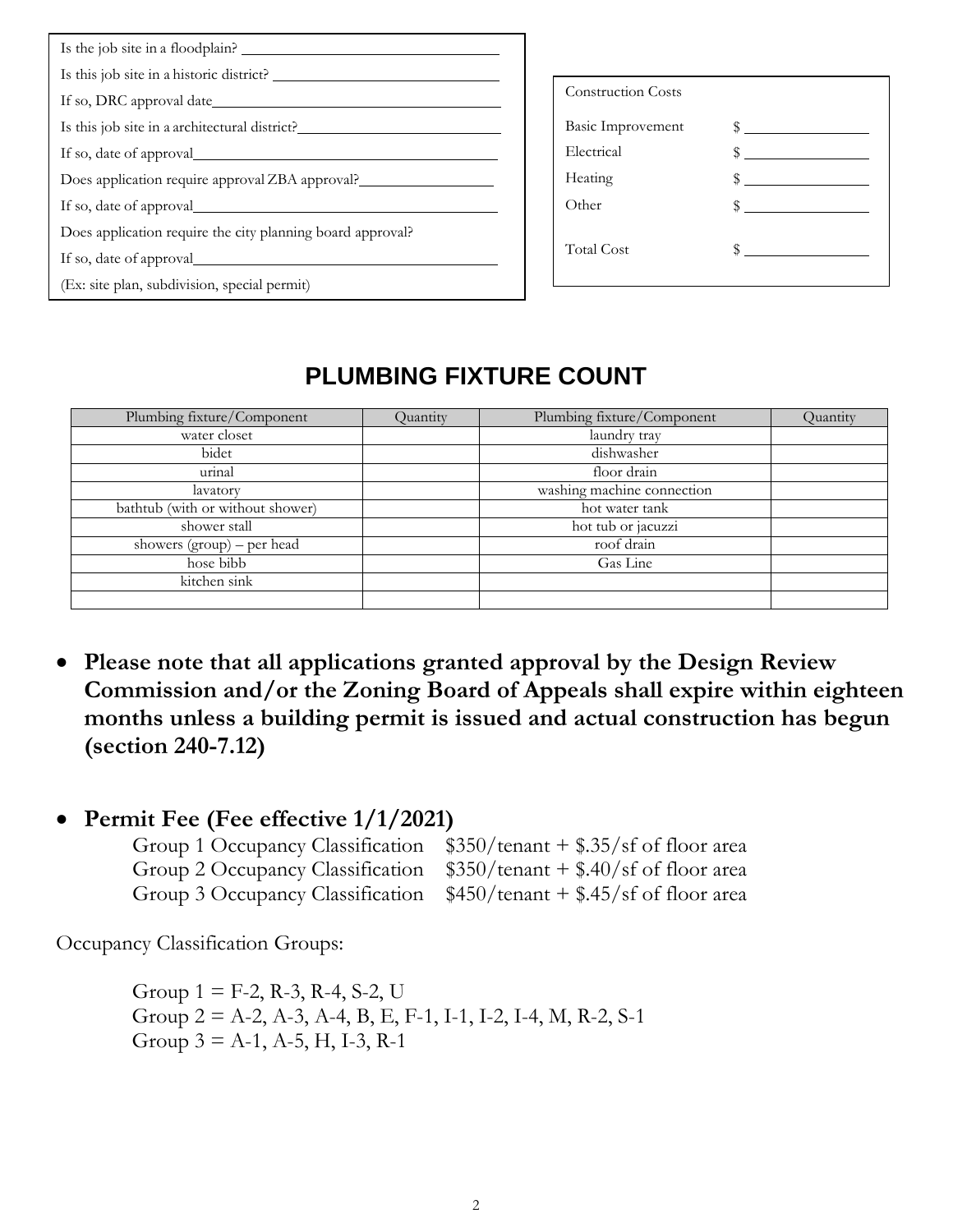

## **HOLD HARMLESS:**

The Individual filing this application, to the fullest extent provided by law, shall indemnify and save harmless the City of Saratoga Springs, its Agents and Employees (hereinafter referred to as "City"), from and against all claims, damages, losses and expense (including, but not limited to, attorneys' fees), arising out of or resulting from the performance of the work covered by this building permit application, sustained by any person or persons, provided that any such claim, damage, loss or expense is attributable to bodily injury, sickness, disease, or death, or to injury to or destruction of property caused by the tortious act or negligent act or omission of Applicant, its contractor or its employees or anyone for whom the Contractor is legally liable or Subcontractors.

## **INITIAL**